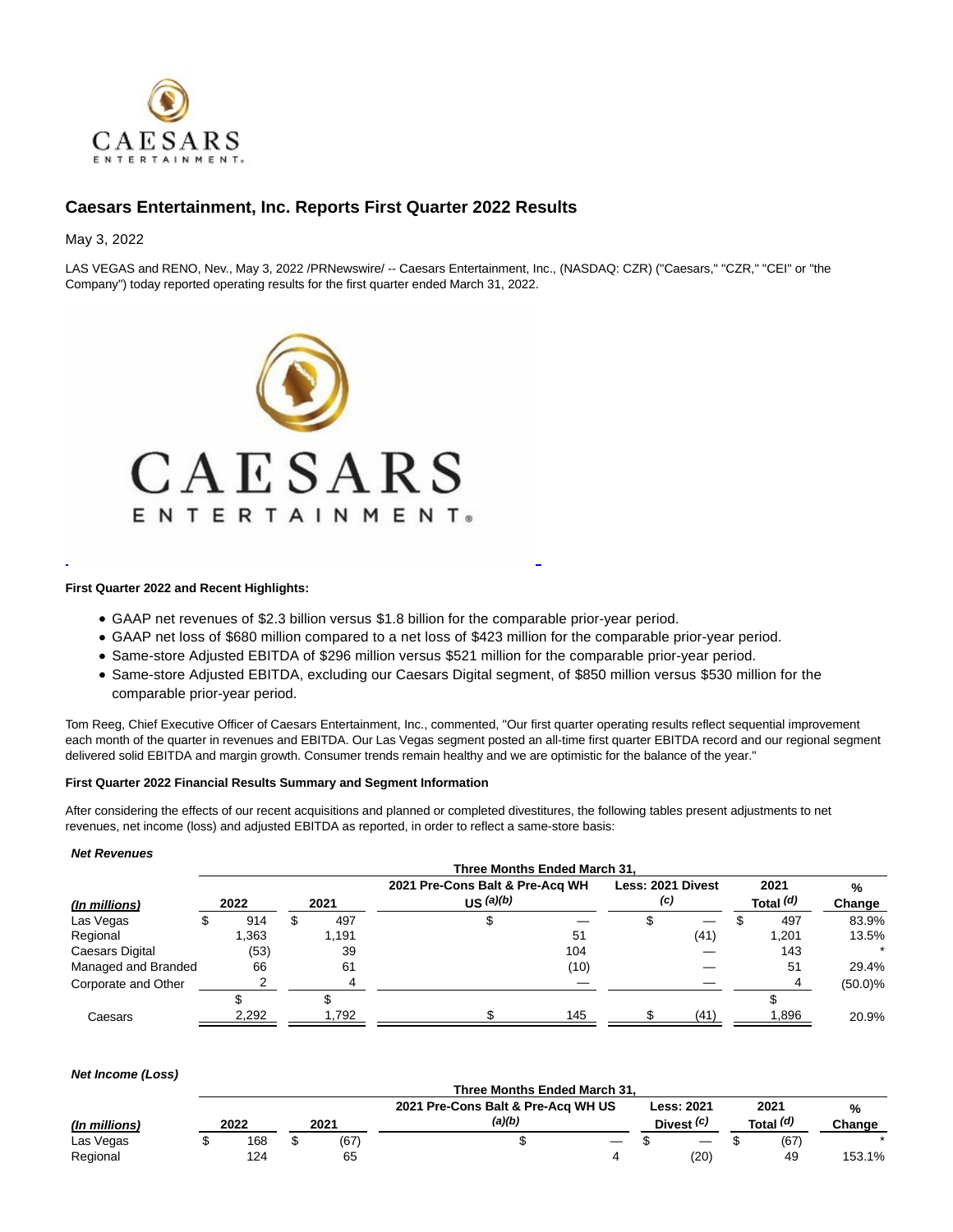| Caesars Digital     | (576) | (8)   | (11) | –    | (19)  |         |
|---------------------|-------|-------|------|------|-------|---------|
| Managed and Branded | (211) | 5 ا   | (3)  |      | 19    |         |
| Corporate and Other | (185) | (428) |      |      | (428) | (56.8)% |
|                     |       |       |      |      |       |         |
| Caesars             | (680) | (423) | (10) | (13) | (446) | 52.5%   |

## **Adjusted EBITDA (e)**

|                        |      |       |      | Three Months Ended March 31. |                                              |     |                   |  |                   |             |
|------------------------|------|-------|------|------------------------------|----------------------------------------------|-----|-------------------|--|-------------------|-------------|
| (In millions)          | 2022 |       | 2021 |                              | 2021 Pre-Cons Balt & Pre-Acq WH<br>US (a)(b) | (c) | Less: 2021 Divest |  | 2021<br>Total (d) | %<br>Change |
| Las Vegas              |      | 400   |      | 162                          |                                              |     |                   |  | 162               | 146.9%      |
| Regional               |      | 459   |      | 393                          |                                              |     | (17)              |  | 387               | 18.6%       |
| <b>Caesars Digital</b> |      | (554) |      | (2)                          |                                              |     |                   |  | (9)               |             |
| Managed and Branded    |      | 20    |      | 21                           |                                              |     |                   |  | 20                | $-$ %       |
| Corporate and Other    |      | (29)  |      | (39)                         |                                              |     |                   |  | (39)              | $(25.6)\%$  |
| Caesars                |      | 296   |      | 535                          |                                              |     | '17)              |  | 521               | $(43.2)\%$  |

Not meaningful

 $\_$ 

(a) Represents results of operations for Horseshoe Baltimore for periods prior to the consolidation resulting from the Company's increase in its ownership interest on August 26, 2021. Such figures are based on unaudited internal financial statements and have not been reviewed by the Company's auditors and do not conform to GAAP.

(b) Pre-acquisition William Hill US represents results of operations for periods prior to the acquisition. Such figures are based on unaudited internal financial statements and have not been reviewed by the Company's auditors and do not conform to GAAP.

(c) Divestitures for the three months ended March 31, 2021 include results of operations for MontBleu and Tropicana Evansville and discontinued operations of Caesars Southern Indiana, Harrah's Louisiana Downs and Caesars UK group. Such figures are based on unaudited internal financial statements and have not been reviewed by the Company's auditors and do not conform to GAAP.

- (d) Excludes results of operations from divestitures as detailed in (c) and includes results of operations of Horseshoe Baltimore for periods prior to the consolidation and William Hill US prior to the acquisition for the relevant period. Such presentation does not conform to GAAP or the Securities and Exchange Commission rules for pro forma presentation; however, we believe that the additional financial information will be helpful to investors in comparing current results with results of prior periods. This is non-GAAP data and should not be considered a substitute for data prepared in accordance with GAAP, but should be viewed in addition to the results of operations reported by the Company.
- (e) Adjusted EBITDA is not a GAAP measurement and is presented solely as a supplemental disclosure because the Company believes it is a widely used measure of operating performance in the gaming industry. See "Reconciliation of GAAP Measures to Non-GAAP Measures" below for a definition of Adjusted EBITDA and a quantitative reconciliation of Adjusted EBITDA to net income (loss), which the Company believes is the most comparable financial measure calculated in accordance with GAAP.

## **Balance Sheet and Liquidity**

 $\overline{\phantom{a}}$  , where  $\overline{\phantom{a}}$  , where  $\overline{\phantom{a}}$  , where  $\overline{\phantom{a}}$ 

As of March 31, 2022, Caesars had \$14.3 billion in aggregate principal amount of debt outstanding. Total cash and cash equivalents were \$814 million, excluding restricted cash of \$451 million.

| <u>(In millions)</u>                |    | March 31, 2022      | December 31, 2021 |  |  |  |
|-------------------------------------|----|---------------------|-------------------|--|--|--|
| Cash and cash equivalents           | S  | 814 \$              | 1,070             |  |  |  |
| Bank debt and loans<br><b>Notes</b> | \$ | $6,955$ \$<br>7,300 | 6.972<br>7,300    |  |  |  |
| Other long-term debt                |    | 51                  | 51                |  |  |  |
| Total outstanding indebtedness \$   |    | 14.306 \$           | 14,323            |  |  |  |
| Net debt                            | \$ | 13.492              | 13,253            |  |  |  |

As of March 31, 2022, our cash on hand and revolving borrowing capacity was as follows:

| (In millions)                                                   | March 31, 2022 |       |  |
|-----------------------------------------------------------------|----------------|-------|--|
| Cash and cash equivalents                                       |                | 814   |  |
| Revolver capacity (a)                                           |                | 2,030 |  |
| Revolver capacity committed to letters of credit                |                | (90)  |  |
| Available revolver capacity committed as regulatory requirement |                | (48)  |  |
| Total                                                           |                | 2.706 |  |

(a) Revolver capacity includes \$995 million under our CEI Revolving Credit Facility, as amended, maturing in July 2025, \$1,025 million under our CRC Revolving Credit Facility, maturing in December 2022 and \$10 million under our Baltimore Revolving Credit Facility, maturing in July 2022.

<sup>&</sup>quot;Our properties are performing above expectations and we anticipate significant debt reduction in 2022 through a combination of strong operating cash flows and expected asset sale proceeds," said Bret Yunker, Chief Financial Officer.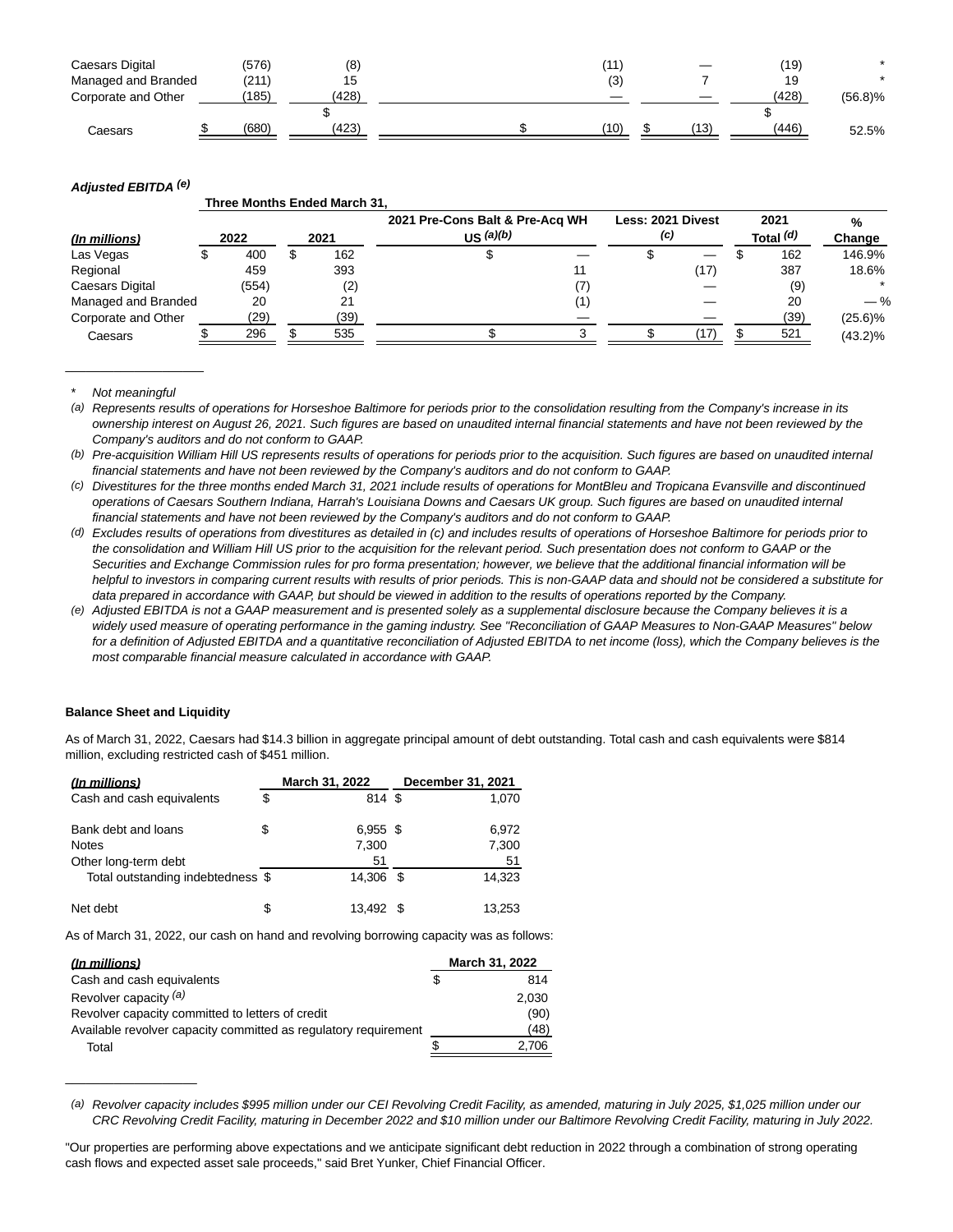#### **Reconciliation of GAAP Measures to Non-GAAP Measures**

Adjusted EBITDA (described below), a non-GAAP financial measure, has been presented as a supplemental disclosure because it is a widely used measure of performance and basis for valuation of companies in our industry and we believe that this non-GAAP supplemental information will be helpful in understanding our ongoing operating results. Management has historically used Adjusted EBITDA when evaluating operating performance because we believe that the inclusion or exclusion of certain recurring and non-recurring items is necessary to provide a full understanding of our core operating results and as a means to evaluate period-to-period results. Adjusted EBITDA represents net income (loss) before interest income or interest expense, net of interest capitalized, (benefit) provision for income taxes, (gain) loss on investments and marketable securities, depreciation and amortization, stock-based compensation, impairment charges, transaction expenses, severance expense, selling costs associated with the divestitures of properties, equity in income (loss) of unconsolidated affiliates, (gain) loss on the sale or disposal of property and equipment, (gain) loss related to divestitures, changes in the fair value of certain derivatives and certain non-recurring expenses such as sign-on and retention bonuses, business optimization expenses and transformation expenses, certain litigation awards and settlements, contract exit or termination costs, and certain regulatory settlements. Adjusted EBITDA also excludes the expense associated with certain of our leases as these transactions were accounted for as financing obligations and the associated expense is included in interest expense. Adjusted EBITDA is not a measure of performance or liquidity calculated in accordance with GAAP. It is unaudited and should not be considered an alternative to, or more meaningful than, net income (loss) as an indicator of our operating performance. Uses of cash flows that are not reflected in Adjusted EBITDA include capital expenditures, interest payments, income taxes, debt principal repayments, payments under our leases with affiliates of GLPI and VICI Properties, Inc. and certain regulatory gaming assessments, which can be significant. As a result, Adjusted EBITDA should not be considered as a measure of our liquidity. Other companies that provide EBITDA information may calculate Adjusted EBITDA differently than we do. The definition of Adjusted EBITDA may not be the same as the definitions used in any of our debt agreements.

#### **Conference Call Information**

The Company will host a conference call to discuss the Company's results on May 3, 2022 at 2 p.m. Pacific Time. Participants should dial 833-665-0647, or 914-987-7309 for international callers and enter Conference ID 8183518 approximately 10 minutes before the call start time. The call will also be accessible on the Investor Relations section of Caesars Entertainment's website at [https://investor.caesars.com.](https://investor.caesars.com/)

#### **About Caesars Entertainment, Inc.**

Caesars Entertainment, Inc. (NASDAQ: CZR) is the largest casino-entertainment company in the US and one of the world's most diversified casinoentertainment providers. Since its beginning in Reno, NV, in 1937, Caesars Entertainment, Inc. has grown through development of new resorts, expansions and acquisitions. Caesars Entertainment, Inc.'s resorts operate primarily under the Caesars®, Harrah's®, Horseshoe®, and Eldorado® brand names. Caesars Entertainment, Inc. offers diversified gaming, entertainment and hospitality amenities, one-of-a-kind destinations, and a full suite of mobile and online gaming and sports betting experiences. All tied to its industry-leading Caesars Rewards loyalty program, the company focuses on building value with its guests through a unique combination of impeccable service, operational excellence and technology leadership. Caesars is committed to its employees, suppliers, communities and the environment through its PEOPLE PLANET PLAY framework. Know When To Stop Before You Start.® Gambling Problem? Call 1-800-522-4700. For more information, please visit. [www.caesars.com/corporate.](http://www.caesars.com/corporate)

#### **Forward-Looking Statements**

This press release includes "forward-looking statements" within the meaning of Section 27A of the Securities Act of 1933, as amended, and Section 21E of the Securities Exchange Act of 1934, as amended. Forward-looking statements include statements regarding our strategies, objectives and plans for future development or acquisitions of properties or operations, as well as expectations, future operating results and other information that is not historical information. When used in this press release, the terms or phrases such as "anticipates," "believes," "projects," "plans," "intends," "expects," "might," "may," "estimates," "could," "should," "would," "will likely continue," and variations of such words or similar expressions are intended to identify forward-looking statements. Although our expectations, beliefs and projections are expressed in good faith and with what we believe is a reasonable basis, there can be no assurance that these expectations, beliefs and projections will be realized. There are a number of risks and uncertainties that could cause our actual results to differ materially from those expressed in the forward-looking statements which are included elsewhere in this press release. These risks and uncertainties include: (a) the effects of the COVID-19 public health emergency on our results of operations and the duration of such impact; (b) impacts of economic and market conditions; (c) our ability to successfully operate our digital betting and iGaming platform and expand its user base; (d) our ability to sell the William Hill International business on the disclosed terms and expected timeline; (e) risks associated with our leverage and our ability to reduce our leverage, including with proceeds of expected sale transactions; (f) the effects of competition on our business and results of operations; and (g) additional factors discussed in the sections entitled "Risk Factors" and "Management's Discussion and Analysis of Financial Condition and Results of Operations" in the Company's most recent Annual Reports on Form 10-K and Quarterly Report on Form 10-Q as filed with the Securities and Exchange Commission. Other unknown or unpredictable factors may also cause actual results to differ materially from those projected by the forward-looking statements.

In light of these and other risks, uncertainties and assumptions, the forward-looking events discussed in this press release might not occur. These forward-looking statements speak only as of the date of this press release, even if subsequently made available on our website or otherwise, and we do not intend to update publicly any forward-looking statement to reflect events or circumstances that occur after the date on which the statement is made, except as may be required by law.

Source: Caesars Entertainment, Inc.; CZR

### **CAESARS ENTERTAINMENT, INC. CONSOLIDATED CONDENSED STATEMENTS OF OPERATIONS (UNAUDITED)**

| (In millions, except per share data) |  |
|--------------------------------------|--|
| REVENUES.                            |  |

| <b>Three Months Ended</b> |           |  |  |  |  |  |
|---------------------------|-----------|--|--|--|--|--|
|                           | March 31, |  |  |  |  |  |
| 2022                      | 2021      |  |  |  |  |  |
|                           |           |  |  |  |  |  |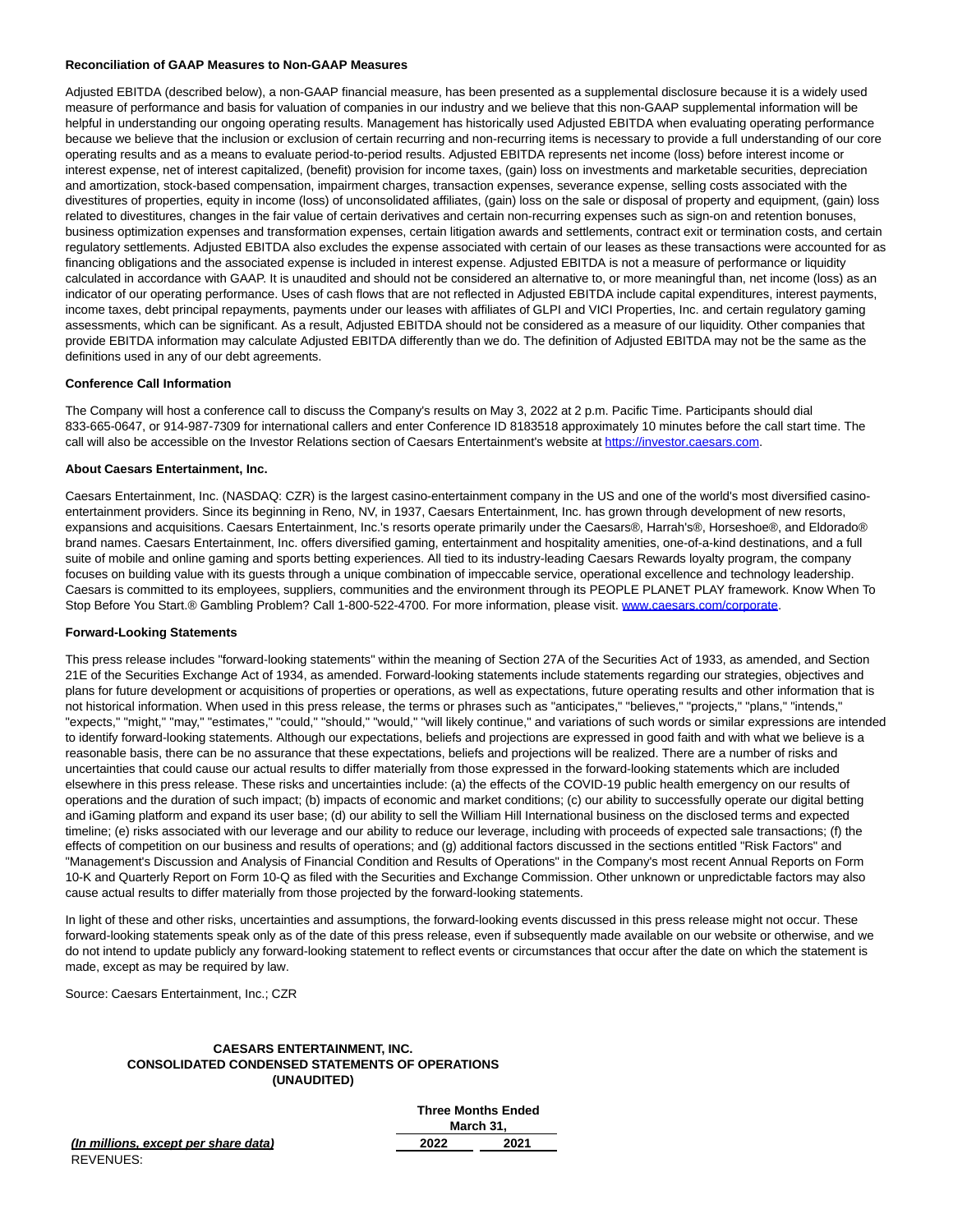| Food and beverage<br>339<br>383<br>Hotel<br>278<br>Other<br>2,292<br>Net revenues<br><b>EXPENSES:</b><br>1,064<br>Casino and pari-mutuel commissions<br>202<br>Food and beverage<br>115<br>Hotel<br>Other<br>88 | 169<br>215<br>181<br>1,792<br>587<br>108<br>81<br>69<br>380<br>66<br>265<br>20<br>1,576<br>216 |
|-----------------------------------------------------------------------------------------------------------------------------------------------------------------------------------------------------------------|------------------------------------------------------------------------------------------------|
|                                                                                                                                                                                                                 |                                                                                                |
|                                                                                                                                                                                                                 |                                                                                                |
|                                                                                                                                                                                                                 |                                                                                                |
|                                                                                                                                                                                                                 |                                                                                                |
|                                                                                                                                                                                                                 |                                                                                                |
|                                                                                                                                                                                                                 |                                                                                                |
|                                                                                                                                                                                                                 |                                                                                                |
|                                                                                                                                                                                                                 |                                                                                                |
|                                                                                                                                                                                                                 |                                                                                                |
| General and administrative<br>499                                                                                                                                                                               |                                                                                                |
| 69<br>Corporate                                                                                                                                                                                                 |                                                                                                |
| Depreciation and amortization<br>300                                                                                                                                                                            |                                                                                                |
| (35)<br>Transaction and other operating costs, net                                                                                                                                                              |                                                                                                |
| Total operating expenses<br>2,302                                                                                                                                                                               |                                                                                                |
| Operating income (loss)<br>(10)<br><b>OTHER EXPENSE:</b>                                                                                                                                                        |                                                                                                |
| (552)<br>Interest expense, net                                                                                                                                                                                  | (579)                                                                                          |
| Other income (loss)<br>4                                                                                                                                                                                        | (133)                                                                                          |
| (548)<br>Total other expense                                                                                                                                                                                    | (712)                                                                                          |
| Loss from continuing operations before income taxes<br>(558)                                                                                                                                                    | (496)                                                                                          |
| Benefit for income taxes<br>107                                                                                                                                                                                 | 76                                                                                             |
| Net loss from continuing operations, net of income taxes<br>(451)                                                                                                                                               | (420)                                                                                          |
| (229)<br>Discontinued operations, net of income taxes                                                                                                                                                           | (4)                                                                                            |
| Net loss<br>(680)                                                                                                                                                                                               | (424)                                                                                          |
| Net loss attributable to noncontrolling interests                                                                                                                                                               | 1                                                                                              |
| \$<br>(680)<br>\$<br>Net loss attributable to Caesars                                                                                                                                                           | (423)                                                                                          |
|                                                                                                                                                                                                                 |                                                                                                |
| Net loss per share - basic and diluted:                                                                                                                                                                         |                                                                                                |
| \$<br>Basic loss per share from continuing operations<br>(2.11)<br>\$                                                                                                                                           | (2.01)                                                                                         |
| (1.07)<br>Basic loss per share from discontinued operations                                                                                                                                                     | (0.02)                                                                                         |
| \$<br>$\frac{1}{2}$<br>(3.18)<br>Basic loss per share                                                                                                                                                           | (2.03)                                                                                         |
| \$<br>Diluted loss per share from continuing operations<br>$(2.11)$ \$                                                                                                                                          | (2.01)                                                                                         |
| (1.07)<br>Diluted loss per share from discontinued operations                                                                                                                                                   | (0.02)                                                                                         |
| $\frac{1}{2}$<br>\$<br>Diluted loss per share<br>(3.18)                                                                                                                                                         | (2.03)                                                                                         |
| Weighted average basic shares outstanding<br>214                                                                                                                                                                | 208                                                                                            |
| Weighted average diluted shares outstanding<br>214                                                                                                                                                              | 208                                                                                            |

## **CAESARS ENTERTAINMENT, INC. RECONCILIATION OF NET INCOME (LOSS) ATTRIBUTABLE TO CAESARS TO ADJUSTED EBITDA (UNAUDITED)**

|                                                | <b>Three Months Ended</b><br>March 31, 2022 |       |  |  |  |  |
|------------------------------------------------|---------------------------------------------|-------|--|--|--|--|
| (In millions)                                  | <b>CEI</b>                                  |       |  |  |  |  |
| Net loss attributable to Caesars               | \$                                          | (680) |  |  |  |  |
| Discontinued operations, net of income taxes   |                                             | 229   |  |  |  |  |
| Benefit for income taxes                       |                                             | (107) |  |  |  |  |
| Other income $(a)$                             |                                             | (4)   |  |  |  |  |
| Interest expense, net                          |                                             | 552   |  |  |  |  |
| Depreciation and amortization                  |                                             | 300   |  |  |  |  |
| Transaction and other operating costs, net (b) |                                             | (35)  |  |  |  |  |
| Stock-based compensation expense               |                                             | 25    |  |  |  |  |
| Other items $(c)$                              |                                             | 16    |  |  |  |  |
| <b>Adjusted EBITDA</b>                         |                                             | 296   |  |  |  |  |

|                                                   | Three Months Ended March 31, 2021 |       |                                            |  |  |      |  |                  |  |                      |  |
|---------------------------------------------------|-----------------------------------|-------|--------------------------------------------|--|--|------|--|------------------|--|----------------------|--|
| (In millions)                                     |                                   | CEI   | Pre-Cons. Baltimore (d) Pre-Acq. WH US (e) |  |  |      |  | Less: Divest (t) |  | Total <sup>(g)</sup> |  |
| Net income (loss) attributable to Caesars         |                                   | (423) |                                            |  |  | (11) |  | (13) \$          |  | (446)                |  |
| Net loss attributable to noncontrolling interests |                                   |       |                                            |  |  |      |  |                  |  | (1)                  |  |
| Discontinued operations, net of income taxes      |                                   |       |                                            |  |  |      |  | (4)              |  |                      |  |
| Benefit for income taxes                          |                                   | (76)  |                                            |  |  | (2)  |  |                  |  | (78)                 |  |
| Other $loss^{(a)}$                                |                                   | 133   |                                            |  |  |      |  |                  |  | 133                  |  |